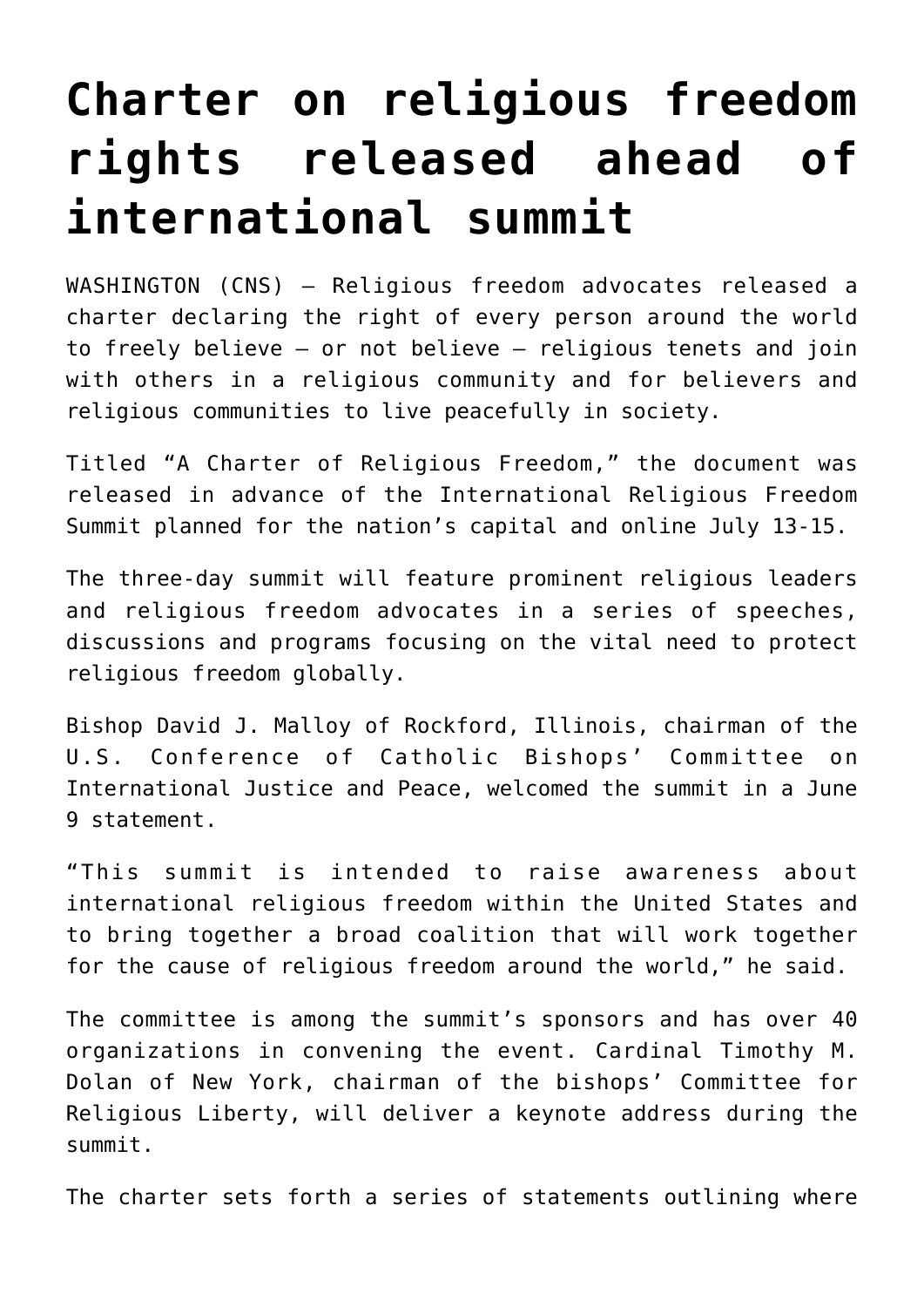the rights of the free exercise of religion originate, widespread challenges to religious freedom internationally, and how the guarantee of religious freedom can increase international justice, stability and peace.

It declares, "That every government, every religious community, and every political and civil society organization in the world should strive toward the goal of achieving freedom of religion and conscience, for everyone, everywhere protected by law and valued by culture.

Religious freedom, it continues, is to be understood by three "interconnected levels" of rights:

— "The right of every human being freely to believe in religious truths, or not to believe, uncoerced by any human authority, especially the state with its extraordinary powers."

— "The right to join with others in religious community, which also possesses religious freedom" including the right to build houses of worship, train clergy, establish religious schools, and develop and uphold religious doctrines."

— "The rights of believers and of religious communities to live and act peacefully, within civil and political society in accord with their religious beliefs."

The charter concludes by calling on leaders of nations, international organizations, religions, nongovernmental organizations, media organizations and policy and political entities to "begin now to adopt practical steps toward the goal of achieving religious freedom for everyone, everywhere."

The summit itself features 50 presenters and speakers representing various faith traditions including Chaldean Archbishop Bashar Warda of Irbil, Iraq, Coptic Orthodox Archbishop Anba Angaelos of London, and Greek Orthodox Archbishop Elpidophoros of America.